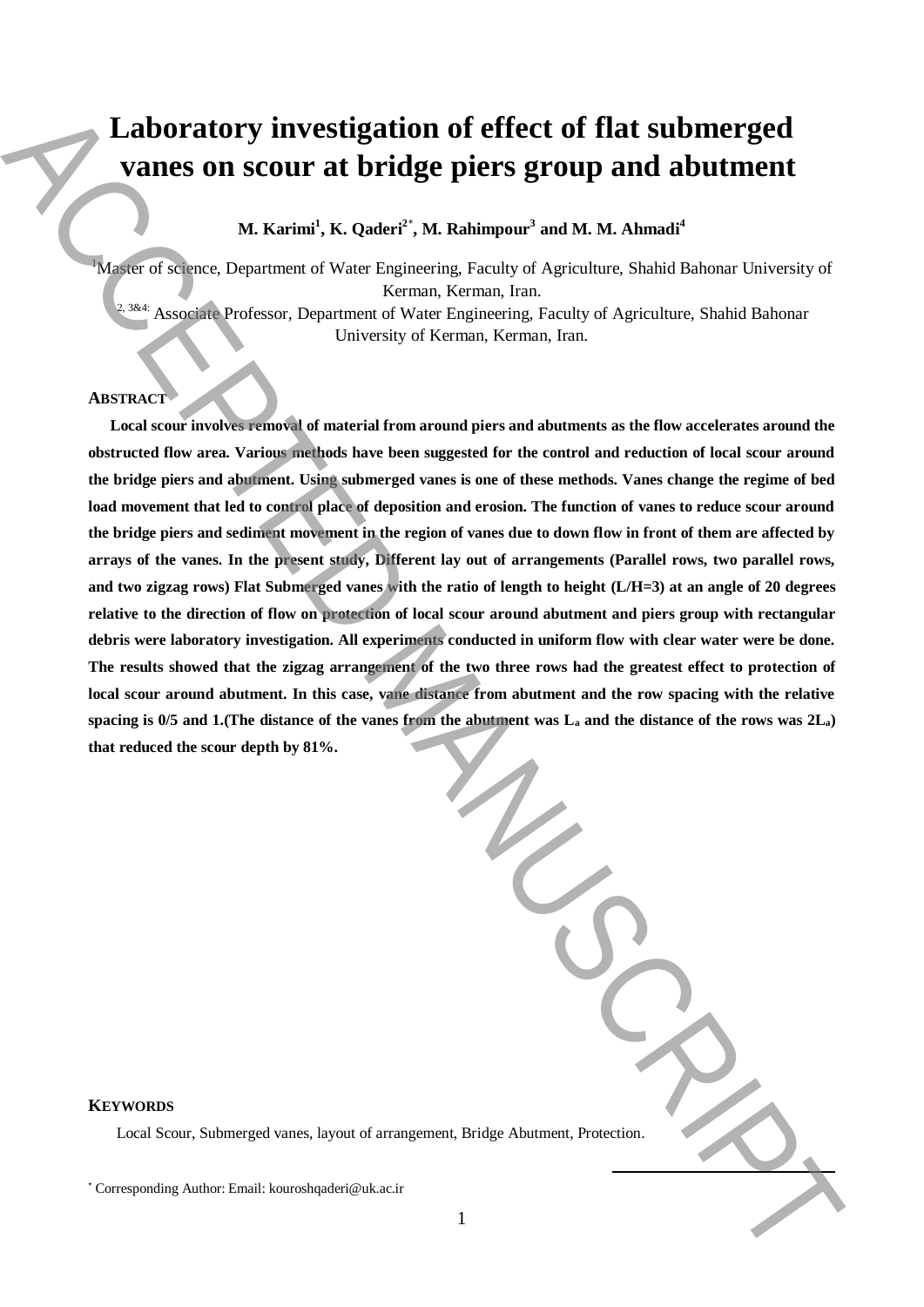# **1. Introduction**

#### **2. Methodology**

# **3. Discussion and Results**

**Table1- Percentage reduction of submerged vanes in different arrangements**

| 1. Introduction                                                                                                                                                                                                                                                                                                                                                                                                                                                                                                                                                                                                                                                                                             |                | Experiments on scour were in straight channel.                                                                                                                                                                                                                                   |                                                                                                                                                                    |                                                                                                                |                   |                           |  |  |
|-------------------------------------------------------------------------------------------------------------------------------------------------------------------------------------------------------------------------------------------------------------------------------------------------------------------------------------------------------------------------------------------------------------------------------------------------------------------------------------------------------------------------------------------------------------------------------------------------------------------------------------------------------------------------------------------------------------|----------------|----------------------------------------------------------------------------------------------------------------------------------------------------------------------------------------------------------------------------------------------------------------------------------|--------------------------------------------------------------------------------------------------------------------------------------------------------------------|----------------------------------------------------------------------------------------------------------------|-------------------|---------------------------|--|--|
| Bridge failures caused by scour at bridge foundations<br>(piers and abutments) make quite clear the need for<br>further studies in order to predict scour and ways to<br>reduce it.                                                                                                                                                                                                                                                                                                                                                                                                                                                                                                                         |                | Initially the bed surface was leveled, then inlet valve<br>was opened slowly, the discharge increased to a<br>predetermined value so that no scour occurs at the<br>mobile reaches of flume.                                                                                     |                                                                                                                                                                    |                                                                                                                |                   |                           |  |  |
| The various scour countermeasures can be<br>classified into two main groups: bed-hardening methods<br>and flow-altering methods.<br>different<br>During<br>the<br>last<br>decades,                                                                                                                                                                                                                                                                                                                                                                                                                                                                                                                          |                | The effects of flat submerged vanes in different<br>arrangement submerged vanes on protection of local<br>scour around abutment and piers group with rectangular<br>debris were investigated.                                                                                    |                                                                                                                                                                    |                                                                                                                |                   |                           |  |  |
| Countermeasures were proposed to protect bridges<br>against local scour. Countermeasures for local scour at<br>bridge piers can be grouped in two categories: armoring                                                                                                                                                                                                                                                                                                                                                                                                                                                                                                                                      |                | 3. Discussion and Results                                                                                                                                                                                                                                                        |                                                                                                                                                                    |                                                                                                                |                   |                           |  |  |
| devices and flow-altering devices.<br>Submerged vanes are the hydrofoils which<br>generate helical currents in the flow due to the<br>difference in pressure between the approaching flow<br>side and downstream side of vanes.                                                                                                                                                                                                                                                                                                                                                                                                                                                                             |                | The results of the experiments are presented in two<br>groups: without collars and with the presence of collars.<br>To investigate the process of scour in presence<br>protective measure, at first it needed a series of<br>experiments without any vanes in front of piers and |                                                                                                                                                                    |                                                                                                                |                   |                           |  |  |
| Due to the importance of bridges structures,<br>further laboratory investigations are needed to<br>investigate the different aspect of submerged vanes<br>abutment and piers<br>interaction<br>with<br>scouring<br>phenomena. $[1, 2, 3 \& 4]$<br>So the purpose of this study was to investigate                                                                                                                                                                                                                                                                                                                                                                                                           |                |                                                                                                                                                                                                                                                                                  | bridge abutment. At this stage, 9 experiments have been<br>performed. Table (1) show a list of tests and quantitative<br>test results related to scour dimensions. |                                                                                                                |                   |                           |  |  |
|                                                                                                                                                                                                                                                                                                                                                                                                                                                                                                                                                                                                                                                                                                             |                |                                                                                                                                                                                                                                                                                  | Table1- Percentage reduction of submerged vanes in<br>different arrangements                                                                                       |                                                                                                                |                   |                           |  |  |
| the effect of different lay out of flat submerged vanes<br>arrangements in front of a rectangular abutment and<br>their location to the surface of the sedimentary abutment<br>on bridge group piers scour reduction at the presence of<br>debris.                                                                                                                                                                                                                                                                                                                                                                                                                                                          |                | NO.                                                                                                                                                                                                                                                                              | Symbol                                                                                                                                                             | $(d_S/L_a)$ reference                                                                                          | $(d_s/L_a)$ tests | Decrease<br>scour<br>(% ) |  |  |
|                                                                                                                                                                                                                                                                                                                                                                                                                                                                                                                                                                                                                                                                                                             |                | 1                                                                                                                                                                                                                                                                                | $V-S-1$                                                                                                                                                            | 1/3                                                                                                            | $\mathbf{1}$      | 23                        |  |  |
| 2. Methodology                                                                                                                                                                                                                                                                                                                                                                                                                                                                                                                                                                                                                                                                                              |                |                                                                                                                                                                                                                                                                                  |                                                                                                                                                                    |                                                                                                                |                   |                           |  |  |
| The experimental test of this research carried out at the<br>Hydraulic and Water Structures laboratory of                                                                                                                                                                                                                                                                                                                                                                                                                                                                                                                                                                                                   |                |                                                                                                                                                                                                                                                                                  | $V-S-2$                                                                                                                                                            | 1/3                                                                                                            | 0/95              | 27                        |  |  |
| department of water engineering, Shahid Bahonar<br>university of Kerman, on a laboratory flume with 8 m<br>length, 80 cm width and 60 cm height, having glass<br>walls and metal bottom. All experiments conducted in<br>uniform flow with clear water, rectangular abutment and<br>debris, Flat submerged vanes and cylindrical piers, with<br>non-cohesive sediment with $d_{50} = 0/91$ and Q=51 L/s.<br>The piers model which used in the test are steel<br>cylindrical tubes with an effective diameter of three cm<br>and a rectangular abutment in the form of $(12\times6$ cm)<br>that made of galvanized sheet and debris model was<br>rectangular shape with $(19\times7 \text{ cm})$ dimensions. |                |                                                                                                                                                                                                                                                                                  | $N-D-1$                                                                                                                                                            | 1/3                                                                                                            | 0/75              | 42                        |  |  |
|                                                                                                                                                                                                                                                                                                                                                                                                                                                                                                                                                                                                                                                                                                             |                |                                                                                                                                                                                                                                                                                  | $V-D-2$                                                                                                                                                            | 1/3                                                                                                            | 0/66              | 49                        |  |  |
|                                                                                                                                                                                                                                                                                                                                                                                                                                                                                                                                                                                                                                                                                                             |                | 5                                                                                                                                                                                                                                                                                | $V-D-3$                                                                                                                                                            | 1/3                                                                                                            | 0/60              | 54                        |  |  |
|                                                                                                                                                                                                                                                                                                                                                                                                                                                                                                                                                                                                                                                                                                             |                | 6                                                                                                                                                                                                                                                                                | $V-D-4$                                                                                                                                                            | 1/3                                                                                                            | 0/53              | 59                        |  |  |
|                                                                                                                                                                                                                                                                                                                                                                                                                                                                                                                                                                                                                                                                                                             |                | 7                                                                                                                                                                                                                                                                                | $V-Z-1$                                                                                                                                                            | 1/3                                                                                                            | 0/45              | 65                        |  |  |
| The arrangement of piers positions were in the<br>$(2\times2)$ piers group and debris was located on the front<br>piers with a relative depth of 0.3.                                                                                                                                                                                                                                                                                                                                                                                                                                                                                                                                                       |                | 8                                                                                                                                                                                                                                                                                | $V-Z-2$                                                                                                                                                            | 1/3                                                                                                            | 0/33              | 74                        |  |  |
|                                                                                                                                                                                                                                                                                                                                                                                                                                                                                                                                                                                                                                                                                                             |                | 9                                                                                                                                                                                                                                                                                | $V-Z-3$                                                                                                                                                            | 1/3                                                                                                            | 0/25              | 81                        |  |  |
| The dimensions of submerged vanes with the<br>ratio of length to height $(L/H=3)$ at an angle of 20<br>degrees relative to the direction of flow.                                                                                                                                                                                                                                                                                                                                                                                                                                                                                                                                                           |                |                                                                                                                                                                                                                                                                                  |                                                                                                                                                                    | Comparisons of results indicate that the vanes with<br>dimension $(L/H=3)$ at an angle of 20 degrees position. |                   |                           |  |  |
|                                                                                                                                                                                                                                                                                                                                                                                                                                                                                                                                                                                                                                                                                                             | $\overline{2}$ |                                                                                                                                                                                                                                                                                  |                                                                                                                                                                    |                                                                                                                |                   |                           |  |  |
|                                                                                                                                                                                                                                                                                                                                                                                                                                                                                                                                                                                                                                                                                                             |                |                                                                                                                                                                                                                                                                                  |                                                                                                                                                                    |                                                                                                                |                   |                           |  |  |